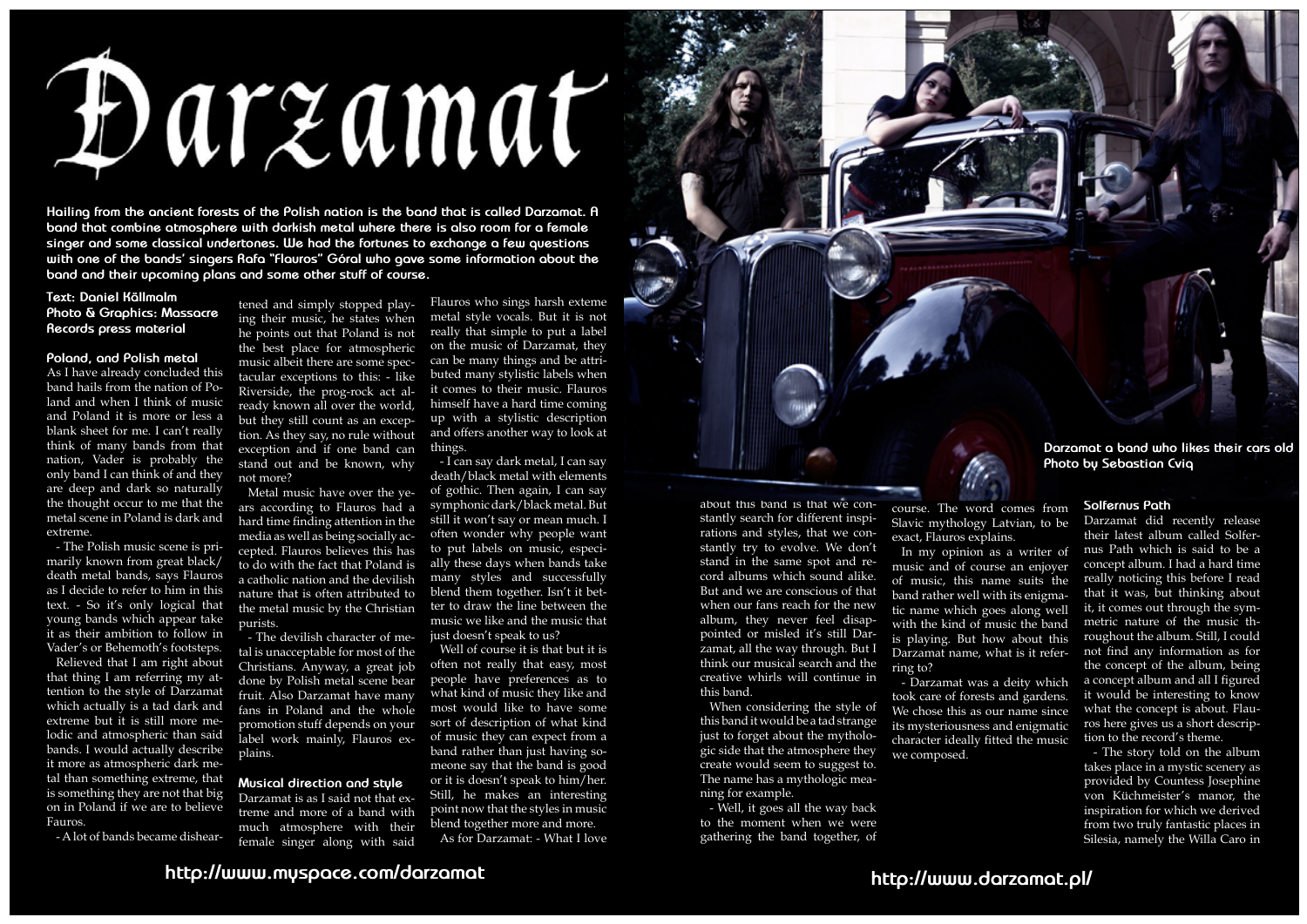

Gliwice and the palace in Pawniowice. The tale itself is set in the beginning of the 20th century. Our main hero is a young medical student who undergoes a spiritual transformation ? he experiences the existence of the incorporeal world and perceives the other side. The whole story is permeated by a fairytale-like atmosphere, full of occult key concepts. Nothing is obvious, nothing is predictable.

Concept albums can be either quite dull and feel rather forced or they can be excellent when all the elements of the songwriting falls into place. But there is a dif-

ficult task to write music with a story and make it work, some people succeed other just makes a group of songs and write lyrics with a similar theme but there is something special to real good concept albums. Usually it is something of a collaboration between music and lyrics also in the writing process, but some write music first and other write the lyrics first.

- This time everything began with creating the concept and writing the lyrics. Only when I was done with that did we begin writing the actual music. This burden was mainly to be carried

by Chris, our guitar player, and Spectre, the keyboard man, but I kept a vigilant eye and ear on what was going on at the moment, Flauros explains their approach with this record.

Of course it did not end with only that, there is a lot more work when writing for a concept compared to writing a "regular" album. Here's the rest of what he said on this theme.

- I worked with them to make sure they would reflect the story of the Solfernus Path in the best way they could. Later, together with Nera, we began arranging the pieces, then we introduced

corrections to what we'd done so far, and finally we worked with Spectre to come up with atmospheric intros to round off the whole project.

- We started working on everything much earlier. Before entering the studio we prepared a very good demo. That allowed us to work out all the small details well before the real thing started. I admit we worked like this for the first time and we are really satisfied with such tactics. When you listen to the practically ready piece which sounds as good as it can at the preproduction stage, you can analyze the arrangements one more time and have less of a trouble imagining its final shape. Entering the studio(s) we knew exactly what we wanted and how the songs were supposed to sound. Also, there were no songs left somewhere in the drawer, no album outtakes. From the very beginning we knew precisely what we wanted and we went straight for that. That is why every song which was composed for the record is really well thought-o ut and exactly the way we wanted it to be.

And of course he points out that this kind of record is harder to put together than your usual

album.

- A coherent story to be told by lyrics and music alike is much more of a challenge than fashioning ten new songs in the same stylistic vein. As the story unfolds, so does the music and both elements have to go hand in hand. It is, in a way, like a movie script, created to pull the audience in.

I leave this section particularly pleased with the answers I have received as they really do provide a good insight to what it required to make a concept album work and how much work lies behind such album.

**Darzamat and their car again Photo by Sebastian Cviq**